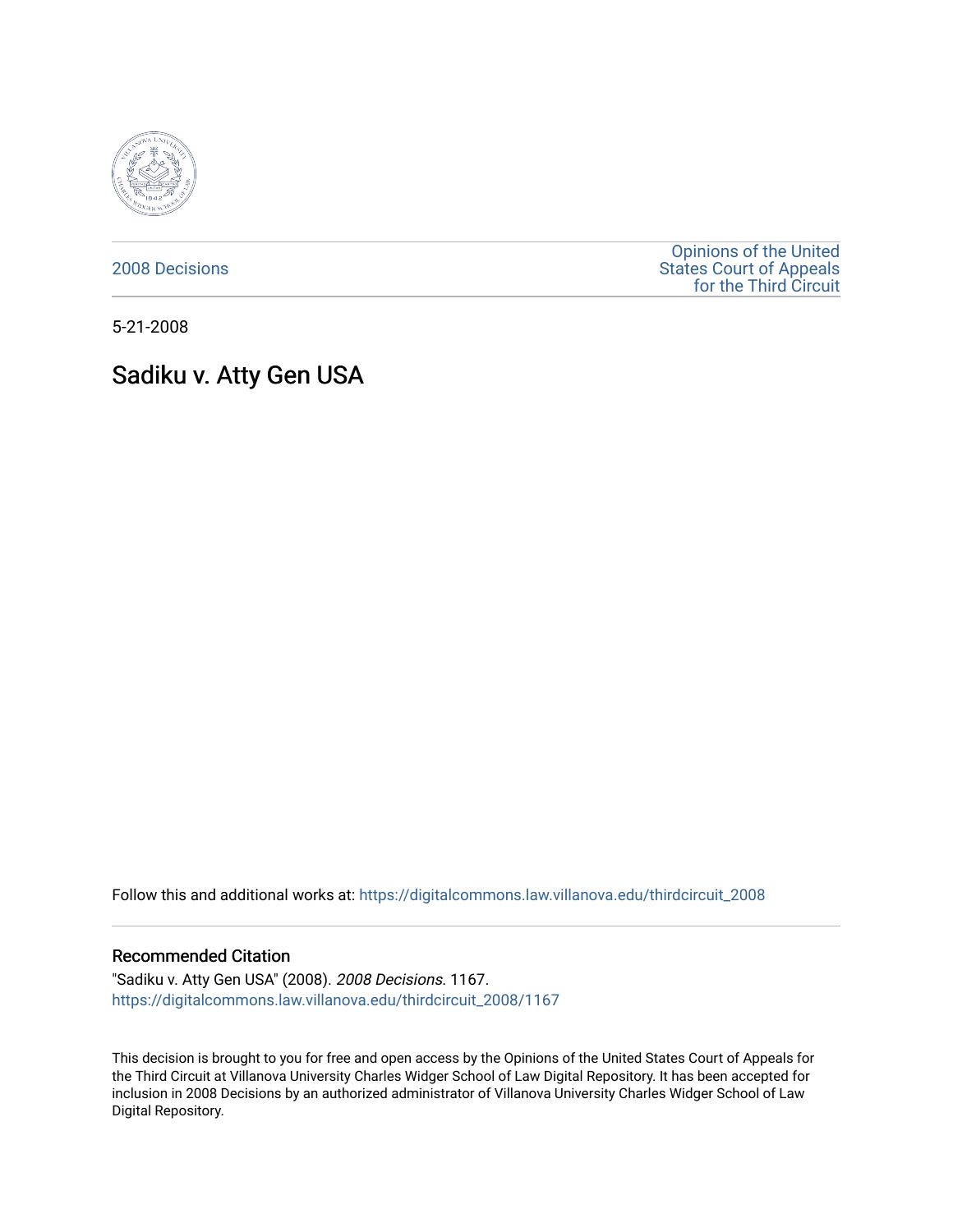#### **NOT PRECEDENTIAL**

## UNITED STATES COURT OF APPEALS FOR THE THIRD CIRCUIT

\_\_\_\_\_\_\_\_\_\_\_

No. 07-2548

## HAXHI PELLUMB SADIKU, Petitioner,

v.

## ATTORNEY GENERAL OF THE UNITED STATES \_\_\_\_\_\_\_\_\_\_\_\_\_\_\_\_\_\_\_\_\_\_\_\_\_\_\_\_\_\_\_\_\_\_\_\_

On a Petition For Review of an Order of the Board of Immigration Appeals Agency No. A73-616-135 Immigration Judge: Henry S. Dogin

\_\_\_\_\_\_\_\_\_\_\_\_\_\_\_\_\_\_\_\_\_\_\_\_\_\_\_\_\_\_\_\_\_\_\_\_

Submitted Pursuant to Third Circuit LAR 34.1(a) May 7, 2008 Before: MCKEE, NYGAARD and ROTH, Circuit Judges

> (Opinion filed: May 21, 2008) \_\_\_\_\_\_\_\_\_\_\_

#### OPINION

PER CURIAM

Petitioner Haxhi P. Sadiku, a native and citizen of Albania, entered the United

States on April 14, 1997 on a nonimmigrant B-1 visa, with authorization to remain until

May 13, 1997. On November 10, 1999, he was served with a Notice to Appear, alleging

that he was removable under Immigration & Nationality Act ("INA")  $\S 237(a)(1)(B)$ , 8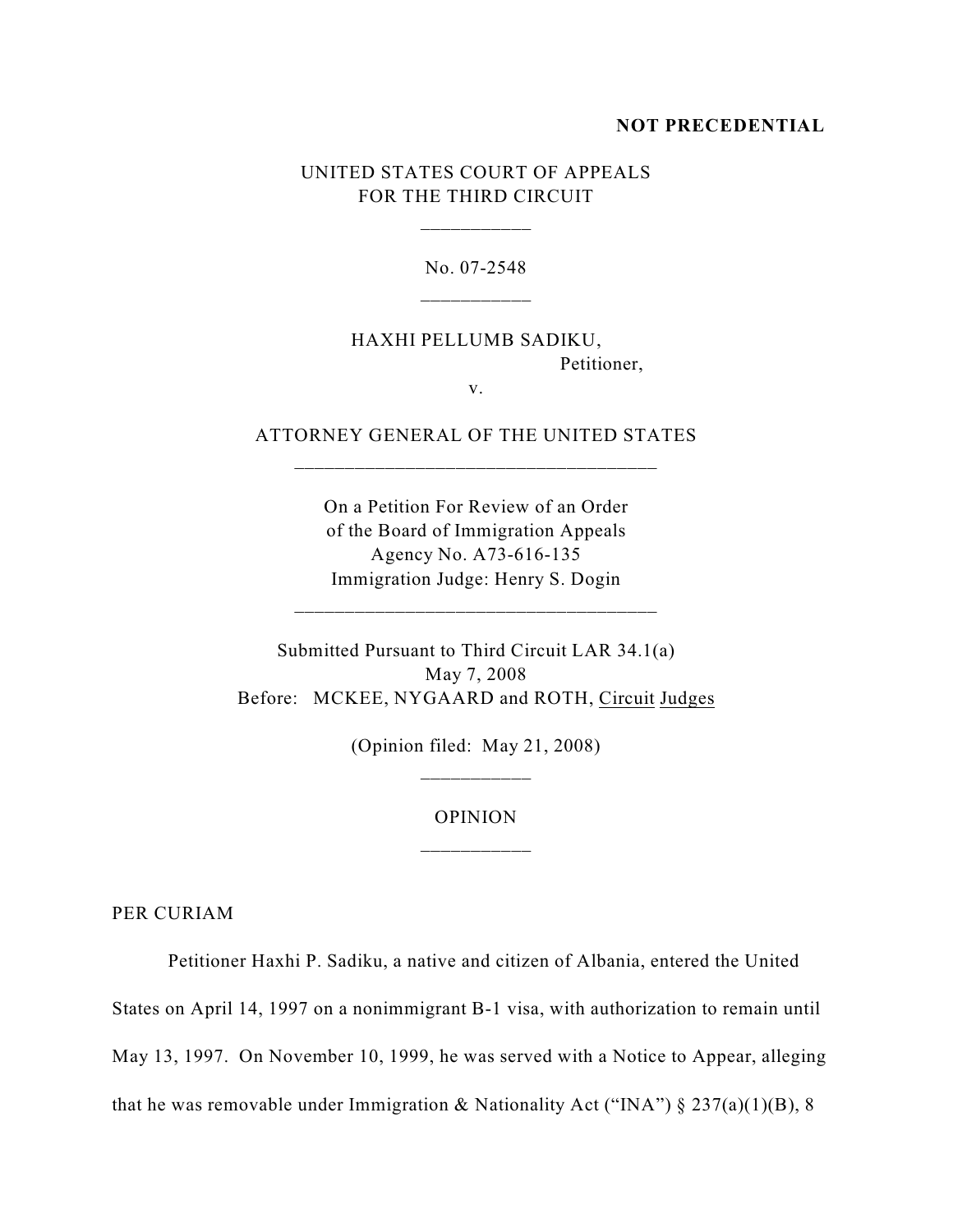U.S.C. § 1227(a)(1)(B), as an overstay. At a master calender hearing, he admitted the factual allegations through counsel, Jose Camilo, Esquire, and conceded removability. On August 26, 1997, Sadiku filed his application for asylum under INA § 208(a), 8 U.S.C. § 1158(a), and withholding of removal under INA § 241(b)(3), 8 U.S.C. § 1231(b)(3), and the Convention Against Torture, 8 C.F.R. §§ 1208.16(c), 1208.18, claiming a fear of persecution on account of political opinion. At a hearing on the merits on July 10, 2000, the Immigration Judge denied his applications, concluding that he lacked credibility and that conditions had changed in Albania. His application for voluntary departure was denied. On February 5, 2003, the Board of Immigration Appeals affirmed, specifically agreeing with the IJ's findings concerning credibility. Sadiku did not petition for review of this decision.

On March 9, 2007, Sadiku, through new counsel, Timothy G. Griffin, Esquire, filed an untimely, see  $8 \text{ C.F.R. } § 1003.2(c)(2)$  (providing for 90 day filing deadline), motion to reopen. He alleged that prior counsel inadequately supported and presented his claim that he and his family suffered persecution under the old Communist regime and at the hands of the new Socialist and Democratic Parties. Prior counsel did not, for example, submit evidence that he bore physical scars from torture. Sadiku argued that the filing deadline should be equitably tolled in his case because prior counsel had rendered ineffective assistance in handling his asylum claim, specifically, in failing to prepare him adequately to testify. He noted, however, that he had not filed a complaint with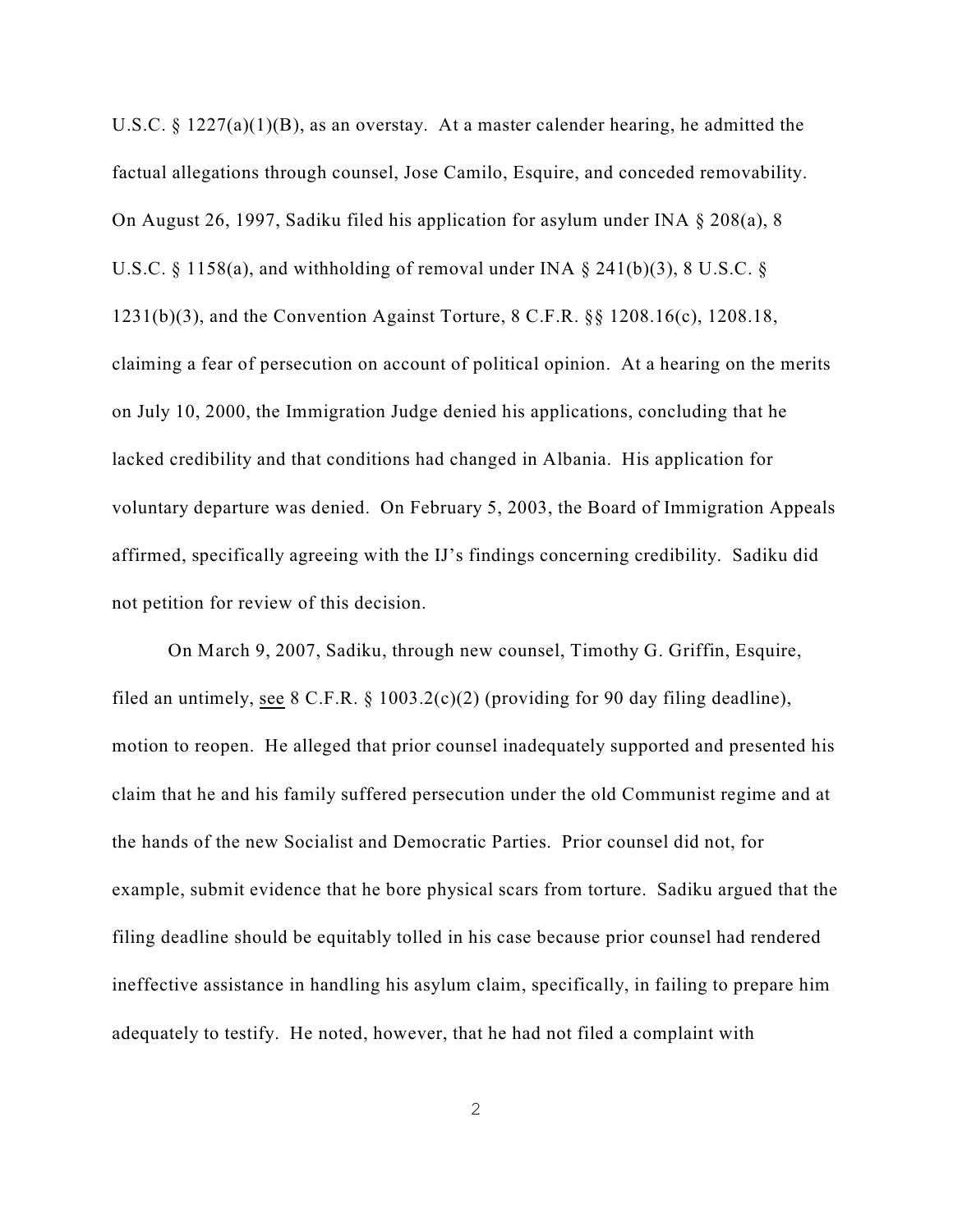disciplinary authorities because "no violation of applicable disciplinary rules is alleged here." A.R. 71. Several new items were submitted in support of the motion to reopen. Sadiku's sister submitted a statement, dated March 19, 2007, in which she noted that his wife was so distraught over the May 1996 stabbing that she suffered a miscarriage. Sadiku's father submitted a statement, dated March 16, 2007, attesting to the circumstances surrounding the stabbing and the miscarriage, A.R. 31. Other family members submitted recently executed statements as well. In addition, a nurse, Liri Selim Bici, submitted a statement, dated March 14, 2007, that she was present when three men brought Sadiku to the hospital, wounded and bleeding from stab wounds, and that he remained in the hospital for two weeks. A.R. 34.

On March 28, 2007, the Board of Immigration Appeals denied the motion to reopen. The Board concluded that Sadiku's allegations of ineffective assistance were vague and they did not excuse the 4 year delay in filing. Citing Mahmood v. Gonzales, 427 F.3d 248, 252-53 (3d Cir. 2005), the Board held that Sadiku had failed to show diligence in making his claims against prior counsel in a motion to reopen. In addition, he had failed to comply with the requirements of Matter of Lozada, 19 I. & N. Dec. 637 (BIA 1988), for making a claim of ineffective assistance. See also Zheng v. Gonzales, 422 F.3d 98, 106 (3d Cir. 2005). The Board also declined to exercise its *sua sponte* authority to reopen proceedings. Sadiku timely petitioned for review of this Board decision in the Court of Appeals for the Second Circuit, and the matter was transferred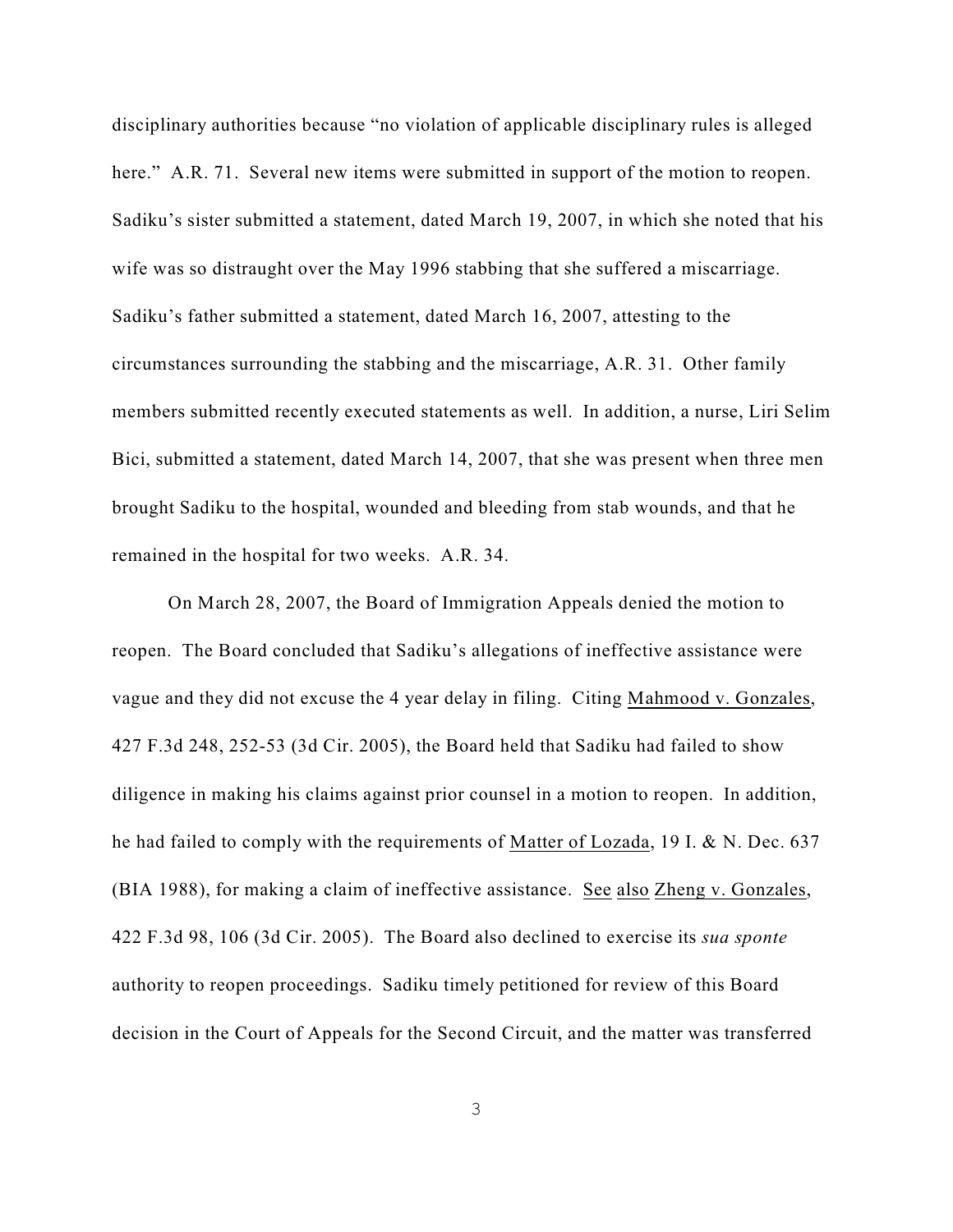here for lack of venue.

We will deny the petition. We have jurisdiction to review final orders of removal pursuant to 8 U.S.C.  $\S 1252(a)(1)$ . We are not authorized to review the Board's February 5, 2003 decision, because the petition for review is timely, see 8 U.S.C. § 1252(b)(1) (providing for thirty period for filing petition for review), only as to the March 28, 2007 decision. See Stone v. Immigration & Naturalization Serv., 514 U.S. 386, 405-06 (1995) ((holding that, in context of motion for reconsideration or to reopen, Congress envisioned two separate timely petitions for review of two separate final orders). Here, Sadiku did not seek review in this Court of the Board's February 5, 2003 decision, and we thus have no jurisdiction to address the arguments he raises in his brief concerning whether the IJ's and Board's adverse credibility determination is supported by substantial evidence, see 8 U.S.C. § 1252(b)(4)(B); Chen v. Ashcroft, 376 F.3d 215, 222 (3d Cir. 2004).<sup>1</sup>

<sup>&</sup>lt;sup>1</sup> In a statement, A.R. 585-88, and brief, A.R. 606-610, in support of this application, Sadiku explained that he was born in Korca, Albania on April 3, 1965. In 1967, his mother's uncle was arrested by the Communist government of Albania for speaking out in favor of Islam. He was hanged in the center of the city and his body was left hanging for two days. The family was then forced to live in a closed compound for three years. Conditions were very harsh. There were no lights and no running water. There was little food, and beatings were common. In 1969, when his family was freed, they settled in Shingjergi but they continued to be persecuted as "enemies of the state." Sadiku supported the Democratic Party of Albania when it first came to power. On February 21, 1991, he and his brother were on their way to an anti-Communist demonstration when they were arrested and detained for three days, during which time they were interrogated and beaten by the police. In November 1991, he moved to Tirana and opened a small store. He became a member of the Democratic Party and was involved in many meetings in and around Korca. In the summer of 1993, the Socialists were protesting because their leader, Fatos Nano, had been jailed by the Democratic government of Albania. The protest took place in front of his store. The police beat the Socialist protesters with clubs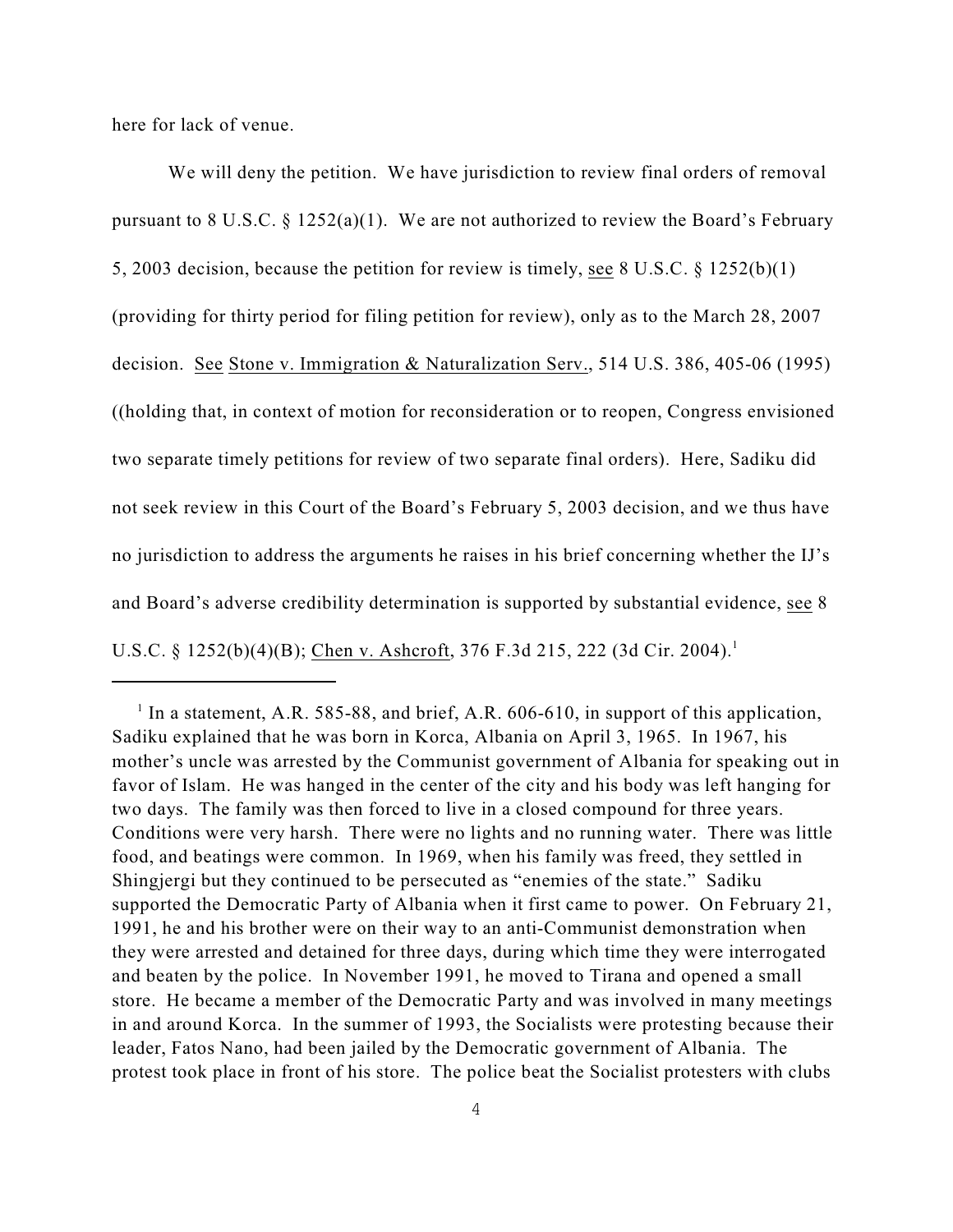We review the denial of a motion to reopen under an abuse of discretion standard. Immigration & Naturalization Serv. v. Doherty, 502 U.S. 314, 323 (1992). The Supreme Court has stated that "[m]otions for reopening of immigration proceedings are disfavored," noting that "as a general matter, every delay works to the advantage of the deportable alien who wishes merely to remain in the United States." Id. We will not disturb the Board's discretionary decision unless it was arbitrary, irrational or contrary to law. See, e.g., Sevoian v. Ashcroft, 290 F.3d 166, 174 (3d Cir. 2002). "An alien may file one motion to reopen proceedings," and such a motion "shall state the new facts that will be proven at a hearing to be held if the motion is granted, and shall be supported by

and Sadiku tried to intervene. This angered two security officials who then questioned his loyalty to the Democratic Party, took him to a police station, and beat him on his back, head and legs. On May 26, 1996, there were elections in Albania, and rumors that the Democratic Party was trying to manipulate the results. Sadiku went to the polling place, and remained at the center all day. He witnessed police cars with civilians inside, being transported for the purpose of casting votes in favor of Democratic Party leader Sali Berisha. Sadiku was asked to vote more than once and he refused. After returning home for dinner, on his way back to the polling place, he was accosted by three men. His arms were held by two of them, and a third stabbed him twice, in the left part of his torso just below the rib cage, and again on his left shoulder. Someone took him to the hospital in Tirana. He believed that this attack was a direct result of his having refused to participate in manipulating the election for the Democratic Party. Photographs of Sadiku's bare torso showing scars appear in the Administrative Record, A.R. 538. On June 20, 1996, his store was burned down, he thinks by the same people who stabbed him. He and his wife left Tirana on September 9, 1996. His uncle was killed in April 1997 during the violence that occurred when the pyramid investment schemes destroyed the Albanian economy. After his father and brother complained about the lack of real democracy in Albania, their house was burned down. The IJ had several problems with inconsistencies in Sadiku's application regarding events central to his claim, and he expected to see hospital records relating to the stabbing. He also noted inconsistencies in Sadiku's assertions about how and when he entered the United States.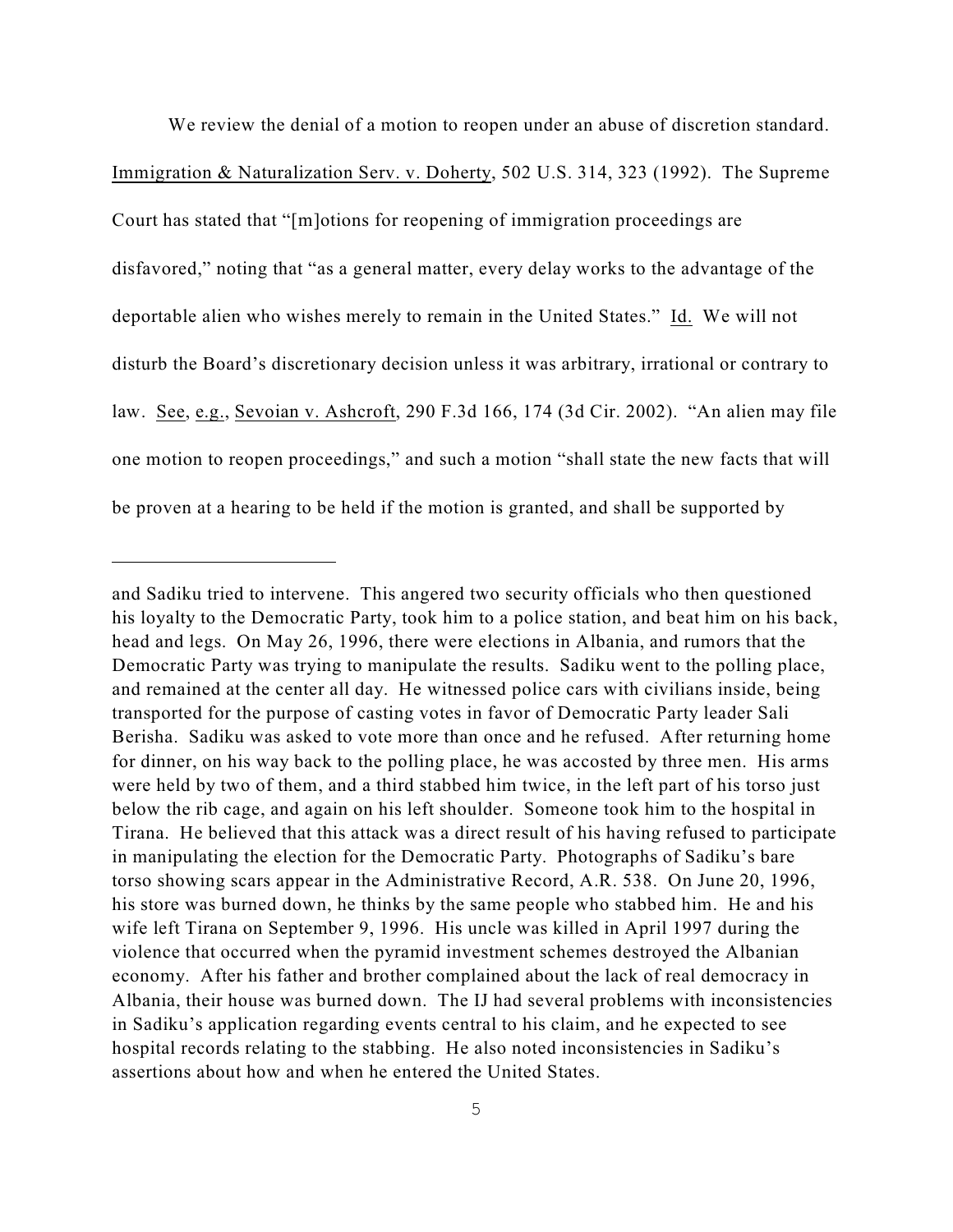affidavits or other evidentiary material." 8 U.S.C. § 1229a(c)(7)(A),(B). Ordinarily, "[t]he motion to reopen shall be filed within 90 days of the date of entry of a final administrative order of removal." 8 U.S.C. § 1229a(c)(7)(C)(i); 8 C.F.R. § 1003.2(c)(2). See also Luntungan v. U.S. Attorney General, 449 F.3d 551, 555 (3d Cir. 2006) (per curiam).

Sadiku's motion to reopen was almost fours year late. Because the motion to reopen was untimely, and none of the exceptions apply, $\lambda^2$  the Board did not abuse its discretion in denying it. Doherty, 502 U.S. at 323; Sevoian, 290 F.3d at 174. In Mahmood, 427 F.3d at 250-51, we held that attorney conduct can provide a basis for equitable tolling of the ninety-day deadline, but failure to exercise due diligence in asserting ineffective assistance of counsel undermines any claim for equitable tolling of the motion to reopen deadline, id. at 252-53. See also Borges v. Gonzales, 402 F.3d 398, 407 (3d Cir. 2005). Here, Sadiku waited almost four years after the Board's decision to file his motion to reopen, and he offered no reason for this lengthy delay. His bald assertion that prior counsel did not tell him that his asylum application had been denied does not account for the four year delay.

In addition, in Lu v. Ashcroft, 259 F.3d 127, 132 (3d Cir. 2001), we held that the Board's procedural requirements for asserting a claim of ineffective assistance of counsel are a reasonable exercise of the Board's discretion. A motion based on a claim of

 $2$  There are exceptions to the ninety day deadline which are not applicable here. 8 C.F.R.  $§$  1003.2(c)(3).